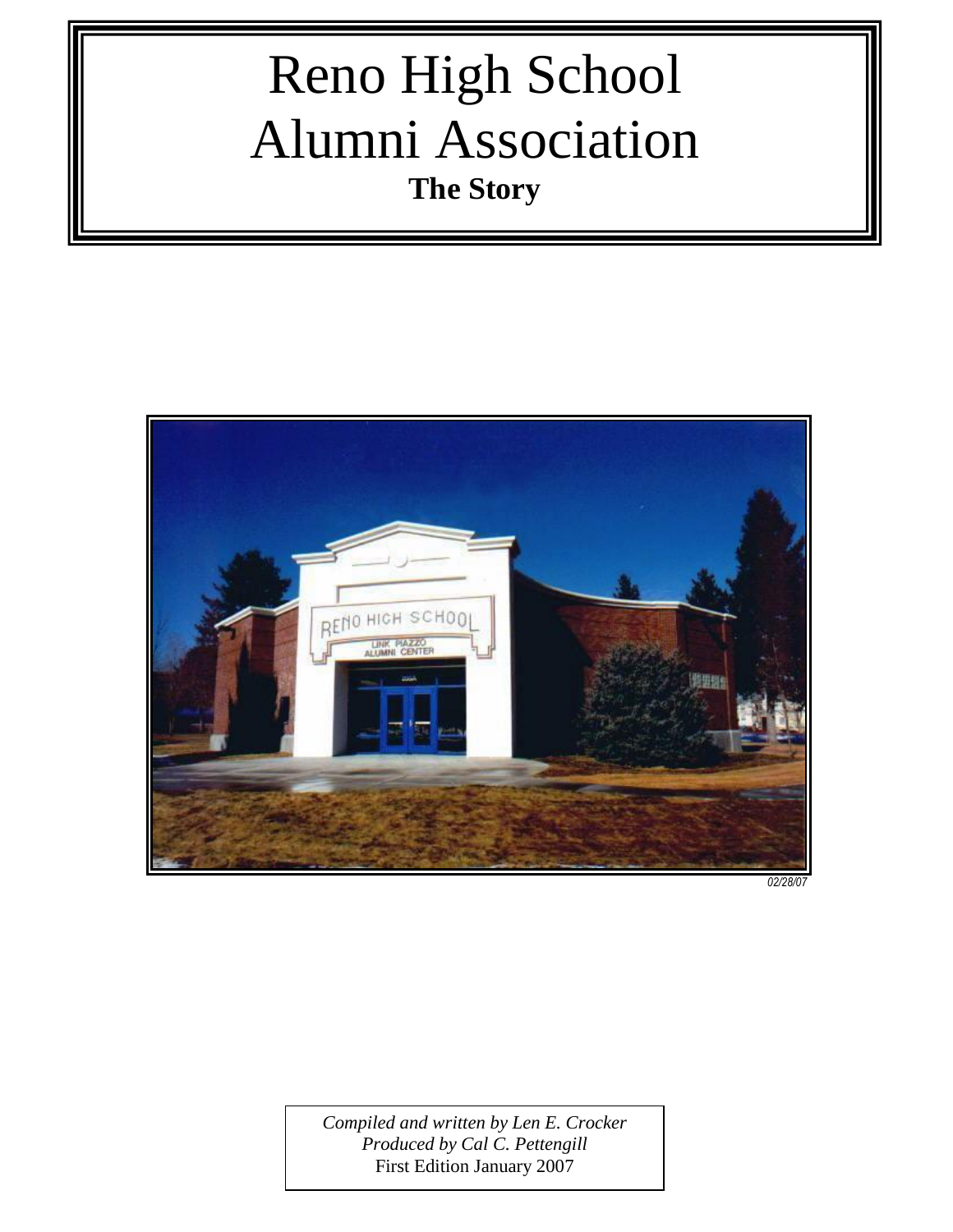**Foreword**- High school age students in the Reno area first were recognized as a group in 1879, when they were accorded space apart from younger students, on the upper level of the new Central School at Fifth and West streets in the northwestern part of the city's downtown district.

That imposing structure was enlarged a short time later to accommodate a fastgrowing student population, but served for only 31 years before it was razed in 1911 to make room for an even larger facility on the same site.

The first building to bear the name **Reno High School** opened December 2, 1912. It was to be home to the upper grades of pubic education until the fall of 1951, when the current school was placed into service, across the Truckee River to the South, on Booth Street at Foster Drive.

A continuing role in education was assigned to the earlier building, which became known as Central Intermediate School, and which proved adequate until a major fire struck in 1967 and the property was abandoned by the Washoe County School District.

Forty-eight years after the current high school went into service, another brick structure rose on the front lawn, facing Booth Street.

It was no coincidence that its facade bore a striking resemblance to the earlier **Reno High School** dedicated in 1912. And, displayed proudly in the lobby as the first object seen by visitors was an imposing green bell, rescued from obscurity in a school district warehouse and refurbished at the Nevada State Railroad Museum in Carson City.

More than 100 years earlier, it had hung in the belfry of the city's bright, new **Central School** at Fifth and West streets.

The following history is dedicated to the students whose enthusiasm resounded through those three structures as they prepared for "the real world," and went on to make their marks.

- Len E. Crocker, RHS Class of 1943.

A **Reno High School Alumni Association** was a dream of **Dr. Bud L. Beasley**, an energetic and persuasive lover of life whose 65 years as a Nevada educator included 33 years in "Husky Land" as a teacher, coach and counselor.

His dedication to the young men and women who studied with him showed in many ways, from earnest life counseling to the scrapbooks he created during all those years with news clippings and photos telling of their accomplishments.

That dedication began the moment he graduated from the University of Nevada in 1934 and accepted a teaching assignment in rural Nevada's Battle Mountain. It ended only with his death on July 17, 2004, in his Reno home at the age of 93.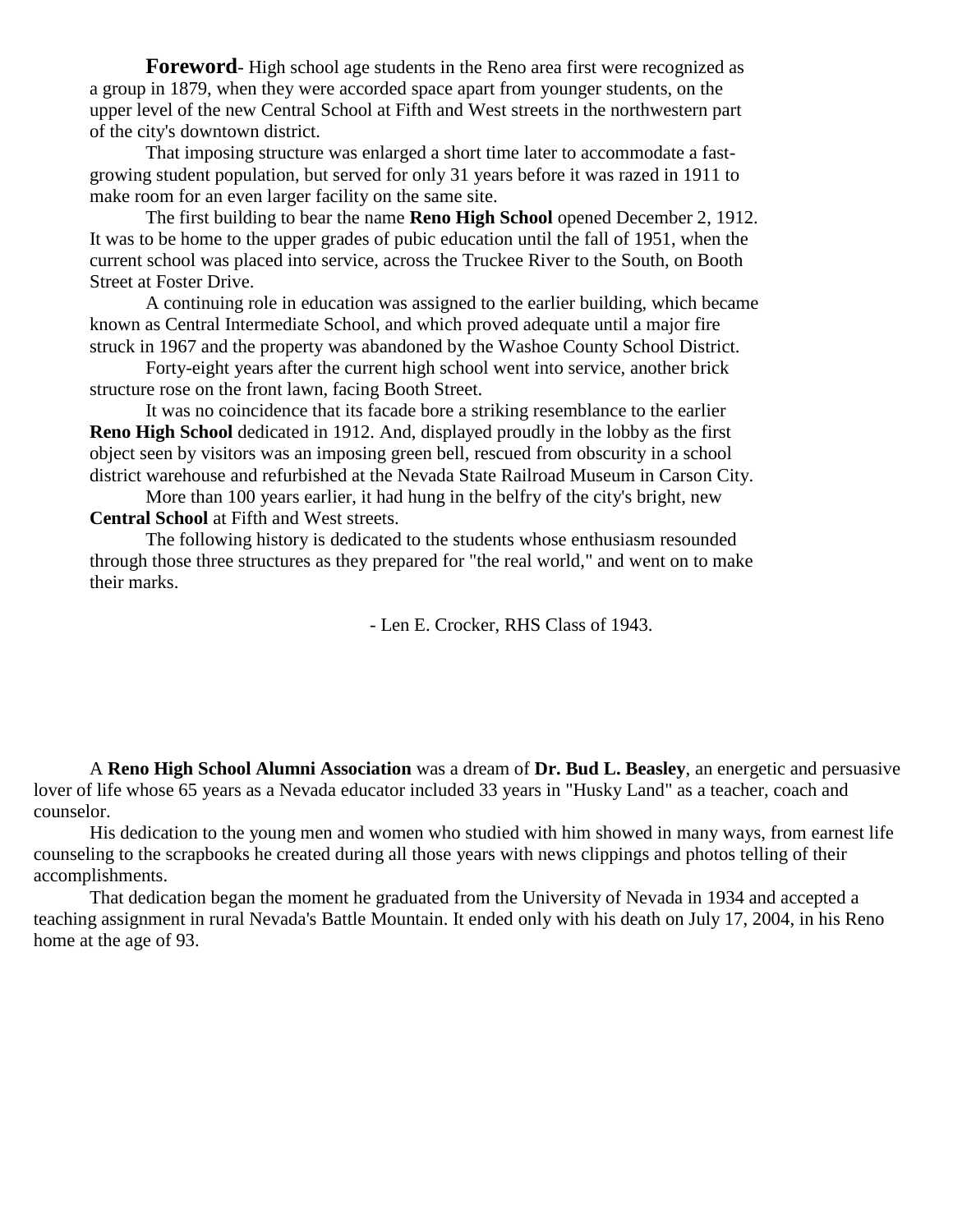## The Reno High School Alumni Association

#### **Chapter 1 - The Early Years**

It had its roots in Santa Cruz, CA, where a transplanted New Mexico boy named Bud L Beasley completed his public school education and was awarded an athletic scholarship on the other side of the Sierra Nevada, at the University of Nevada, in Reno. "Beas" knew the importance of their alumni group there to his classmates in Santa Cruz, and almost the moment he began teaching at Reno High School in 1936, he knew that Reno High School needed a similar organization. Little did he realize how long it would take or how successful his years-long drive would become.

"The Coach" became a familiar face at Reno High School class reunions, in later years even managing to attend more than one on the same day, when chance scheduled them that way.

At each of them, he preached his message: "we need an alumni association." He did more than that, however, and carried that message to his fellow faculty members at the school and to members of the Washoe County School Board. On Nov. 22, 1994, Beasley again appeared before that board, backed by the district's head of properties Dale Sanderson. Also there were Architect Tom Casazza, who with his father Ralph Casazza had developed a provisional plan for an alumni building; plus RHS Class of 1943 graduates Len Crocker and Joe Elcano, who attended at Beasley's invitation.

Board members approved the concept of an alumni center on the school's campus, and directed Beasley and Sanderson to follow through with school officials. The following week, the same alumni group, joined by Architect Ralph Casazza, toured the school grounds with Principal Pat Rogan. The latter liked the idea but offered the thought that an addition to the existing school building might be better than the free-standing structure proposed by Beasley and the group. In the end, a grassed area between the northeast corner of the school and Booth Street was chosen as the "prime" location for the proposed center.

Nearly another year elapsed, with Dr. Beasley regularly attending class reunions and delivering his message, "We need an alumni association and an alumni center." Then "Beas" made his pitch to a reunion of the class of 1955, offering the idea of life membership in an organization that really did not exist at the time.

The day after that affair, Beasley appeared at the home of Len Crocker, with whom he had worked closely for a number of years while the educator coached RHS baseball and Crocker covered same as a sports writer at the city's morning newspaper, the Nevada State Journal.

At the Crocker home, Beasley dumped more than \$3,000 on the dining room table and instructed, "There you go, Croc. Now **DO** something with it!"

That finally got the wheels turning. Crocker made several telephone calls, and on Oct. 3, Attorney Frank Petersen's office was the scene of a meeting, with Crocker as provisional chair. Also on hand were Beasley; the two Casazzas; Elcano and Rose Meredith from the Class of '43; Albert B. Solari, 1938; and 1955 graduate Joseph R. Granata. Meanwhile, Crocker had been assured of the support of new high school Principal Janet Ross.

Beasley noted that the "new" Reno High School has been opened for the fall semester of 1951, replacing an earlier structure at Fifth and West Streets in the northwest part of the city. He detailed his thinking about the need for a center as a storehouse for records and artifacts from the earlier Reno High School building, dating back to the 1920s and nearly "lost in the shuffle" when that structure was converted to a middle school.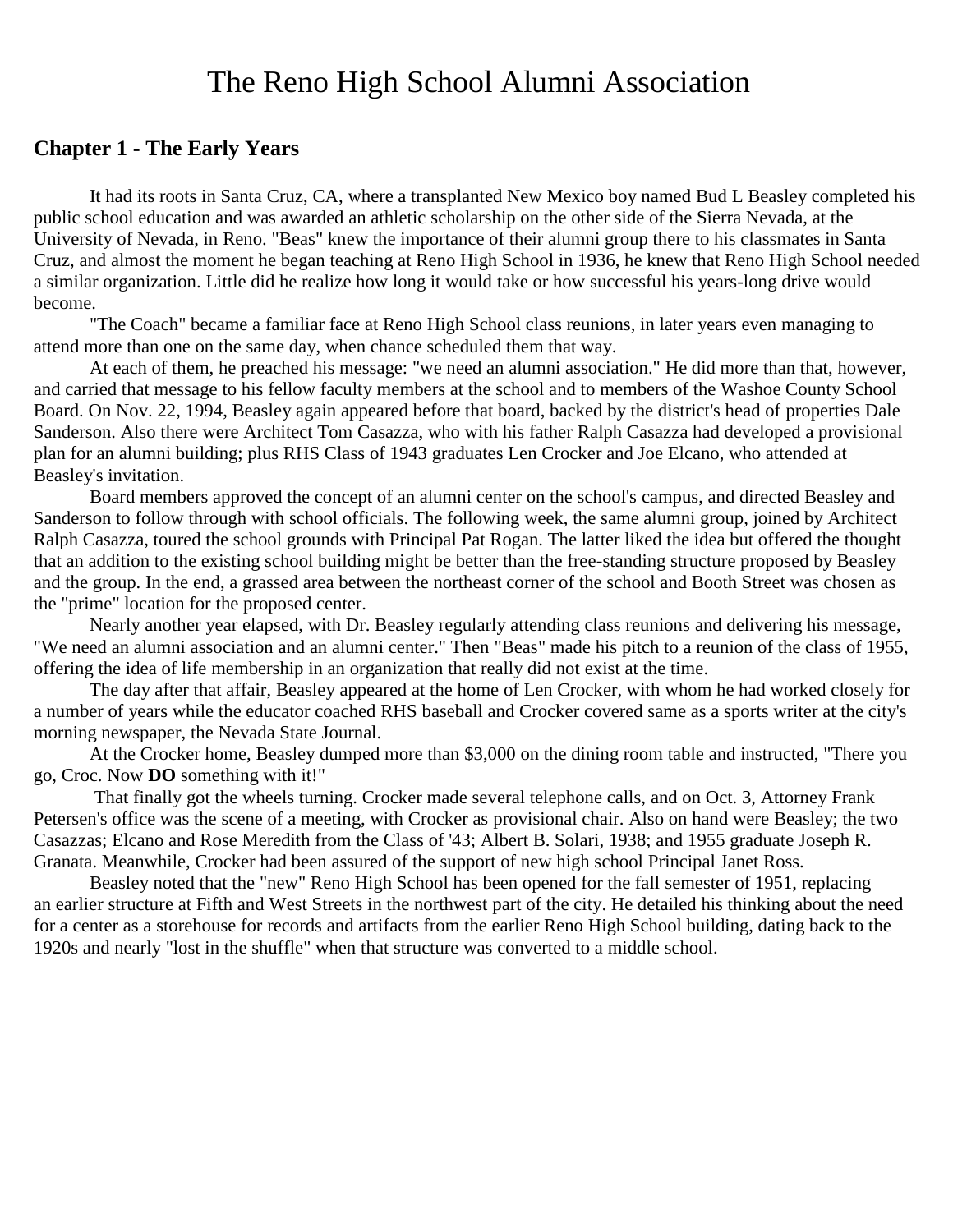#### *Early Years/Page one*

Before the evening was over Beasley, Granata and Crocker had agreed to become signers on a bank account to house the funds from Granata's class reunion, and Petersen was to begin the task of securing Internal Revenue Service non-profit status for a formal association. The group gave informal approval to the Casazza building plans, and an Oct. 26 meeting was scheduled in the high school library, where members of the charter group would present their ideas on the needs and uses for the proposed Alumni Center.

Leaders chosen formally by the 14 individuals at the Oct. 26 meeting were headed by Len Crocker as President; Joe Granata as Vice President, Joe Elcano as Secretary; James Binns as Treasurer; and Bud Beasley, Rose Meredith, Al Solari, and David Minedew as Trustees. Frank Petersen was confirmed as Counsel.

Prior to the next Board meeting, on Nov. 2, Petersen filed incorporation papers with the Nevada Secretary of State, with Beasley, Granata and Crocker as charter Trustees. Post Office Box 5807 had been rented at the USPS Washington Station. Crocker agreed to contact all members of the Class of 1955 who had "paid dues," explaining that no association actually had existed when they did so, and offering to return any funds collected at the time. Not one person asked for a refund.

At the Association's first "general membership' meeting, held Nov. 30 in the high school library, a tentative committee structure was announced and agreement was reached to stage a major marketing event in the form of an all-class reunion picnic in August of 1996, at Rancho San Rafael Regional Park. It would be based on an earlier and highly successful "Old Reno High School" picnic held at the same location.

A March 4, 1996 Treasurer's Report showed a bank balance of \$1,955.73, which increased by the end of that month to \$2,217.88.

*"The purpose of this non-profit association shall be to identify and properly recognize the accomplishments of the alumni, students, faculty and staff of Reno High School. Equal attention shall be paid to the academic and nonacademic phases of high school activities, in order that a well-balanced picture may be presented to the public. "A permanent record of such accomplishments shall be made in a Reno High School Alumni Museum/Information Center, created and operated by the Association.* 

*"-Adopted 14 March 1996. "*

On March 14, Architect Tom Casazza reported that the firm of Casazza, Peetz and Hancock would provide at no charge a recommended floor plan and rough exterior sketch for use in publicity and fund raising. Details necessary to complete the application for federal tax-exempt status were ready for CPA Albert Cartlidge to process.

A membership report showed 34 paid members of the association. Boyd E. Kelly of Carrollton, TX, member of the Class of 1955, had contributed \$1,000 and classmate Leonard Mardian of Las Vegas had added \$500.

Supporting level members who provided \$100 each to help finance the association were Spiros Anastassatos, Bud L. Beasley, James Binns, Nancy Boston, Tom Burns, Earl W. Cooper, Marlene Belli Coyle, Len E. Crocker, Carolyn H. Foote, Joseph R. Granata, Betty A. Hall, Joseph K. Humphrey, David Jamieson, Marcella Kozak Kess, Bob Kuchler, Janet Lagomarsino Lerude, Warren R. Lerude, Sharon A. Marks, Rose N. Meredith, David J. Minedew, Ralph J. Ortiz, E. Grant Rees, Madelyn T. Scott, Cynthia A. Smith, Glenda Humphreys Ternullo, Donald J. Watts, Paula Martin Yturbide and Tom Yturbide.

Nancy Baglin, Susan Weber Mardian and Ida M. Trout Shafer had enrolled as annual members.

The following month, the treasury was swelled by \$1,040 carried over from the "Old Reno High School 1991 Picnic" and its committee members Jim and Marjean Binns, Marilyn Melton and Joanne Kimball agreed to work on the Aug. 18 all-class reunion picnic to be staged by the association at Rancho San Rafael Park.

May 21 was marked by adoption of the association's first bylaws, with trustees to serve three-year terms and one-third of the board to be chosen each year, to provide continuity. The bylaws included addition of a vice president to the list of officers, who were to serve one year terms, Jan. 1 -Dec. 31.

Attorney Steven Walther joined the administrative group in September as co-counsel with Frank Petersen, and RHS Principal Janet Ross announced that the school's Site Committee had added its approval to Alumni Center plans. The following month, the board approved amended Articles of Incorporation created by Walther. Henry A. Garell, Joanne F. Petre, Richard B. Rowley, John P. Sande III and John H. Sutton were added to the Board of Trustees. Joe Granata agreed to serve as vice president through the end of the year and Joanne Petre assumed the post of Secretary.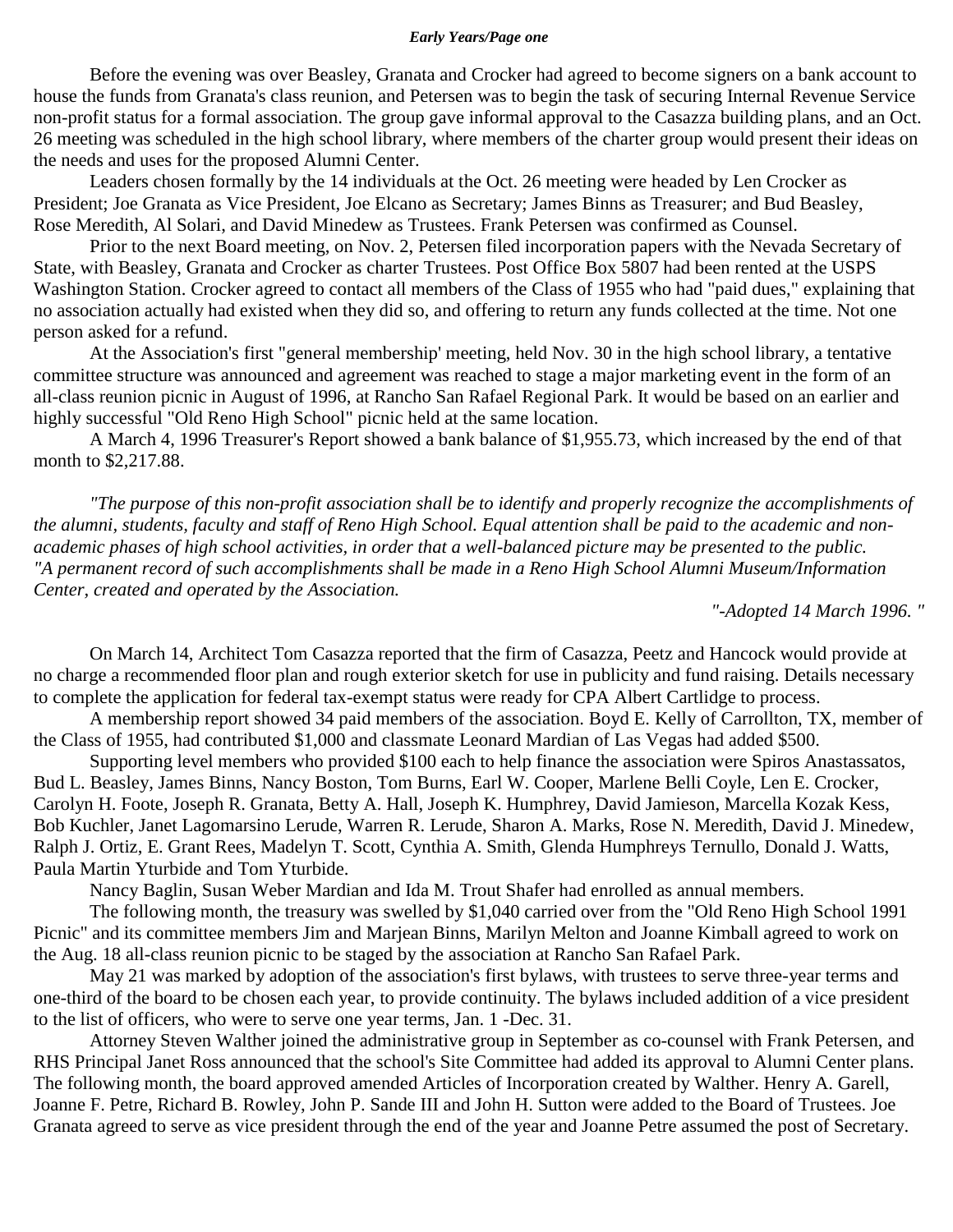Terms of office assigned by lot in conjunction with the amended Articles of Incorporation were:

Three years until Dec. 31, 1999 and eligible for election to two additional three-year terms - Henry A. Garell, David J. Minedew, Joanne F. Petre and Richard B. Rowley.

Two years until Dec. 31, 1998 and eligible for election to three additional three-year terms - Joseph R. Granata, Rose N. Meredith, John P. Sande III and Albert B. Solari.

One year until Dec. 31, 1997 and eligible for election to three additional three-year terms - Bud L. Beasley, James Binns, Len E. Crocker, Joe F. Elcano Jr. and John H. Sutton.

The Association achieved a place to call "home" on March 10, 1997, when an offer by Trustee Albert B. Solari of a rent-free office at 70 Linden St. was accepted, and the Board held its first meeting in its new quarters on the 27th of that month.

A highlight of the session was announcement by President Len Crocker of an offer of \$400,000 for construction of the Alumni Center, in return for placing the donor's name on the front of the building. At the request of the individual who made the offer, Crocker declined to make an identification.

At the April 17 Board meeting, businessman **Link Piazzo** was identified by the chair as the person who made the offer of \$400,000 for an Alumni Center building. Trustee Rowley expressed concern that placing one name on the face of the building would deter other potential donors, and following extensive discussion, the matter was tabled until the next meeting of the Board.

The offer was accepted during a special meeting of the Board on April 24, with "Yes" votes cast by Trustees Crocker, Petre, Beasley, Elcano, Garell, Meredith, Minedew, Solari and Sutton and "no " by Trustee Rowley. Trustee Binns was excused due to scheduled eye surgery on this date and Trustees Sande and Granata were absent. May 26, the Washoe County School Board approved plans for an on-campus Alumni Center, including Link Piazzo's name on the facade.

In August, the Board of Trustees approved creation of a Professional Advisory Board, comprising former Reno High School students, faculty and staff and to number not more than 30 persons. In October, purchase of a computer (through the Washoe County School District) and installation of an office telephone put the group on more of a business-like basis and at month's end the member/contributor list had climbed to 187 persons and the bank balance stood at \$12,501.88. Charter Counsel Frank Petersen resigned from the board, and as resident agent. President Crocker assumed the latter position.

Trustee Richard Rowley resigned from the board, and Greg Ferraro was added in November to fill the vacancy. Businessman Link Piazzo expressed impatience with lack of progress due to legal problems with use of school property, but in a special meeting with State Sen. William Raggio and Board Members Crocker and Sande, withdrew a Dec. 31 deadline for an agreement and agreed to extend his financial offer "for a reasonable time."

As the year 1997 ended, the Association had a net worth of \$14,386.23. The year 1998 began on a high note, as the Association's office was organized physically and the computer installed and tested, but the real highlight was addition of Attorney John Frankovich, a 1964 graduate, as Associate Counsel with Steve Walther. By year's end, Frankovich had assumed sole responsibility as Counsel.

It was he who waded through a maze of legal regulations to forge an agreement with the Board of the Washoe County School District that enabled the Alumni to construct an Association-owned Alumni Center on District property leased for a 25-year period and renewable then for an additional 25 years.

Then came a landmark year in the Association's history, as a contract for an on-campus Alumni Center was signed with General Contractor Q&D Construction and its head, RHS graduate Norman Dianda. A symbolic groundbreaking ceremony was held on Labor Day, work began the following week, and in less than 120 days, the structure was complete - including a facade that mirrored an earlier RHS building at Fifth and West streets in Northwest Reno.

Founding President Len Crocker chaired his final meeting just prior to Christmas, as the first official activity in the building, and new President Joe Granata assumed the leadership post as the year 2000 began. Before that year had ended, RHS Principal Janet Ross reported to the School Board that that the new Center had become an important asset to the school for special meetings, student testing, Honor Society inductions and the like. At her suggestion, the Board waived the annual lease fee from the Alumni Association

#### **The Association was "home!"**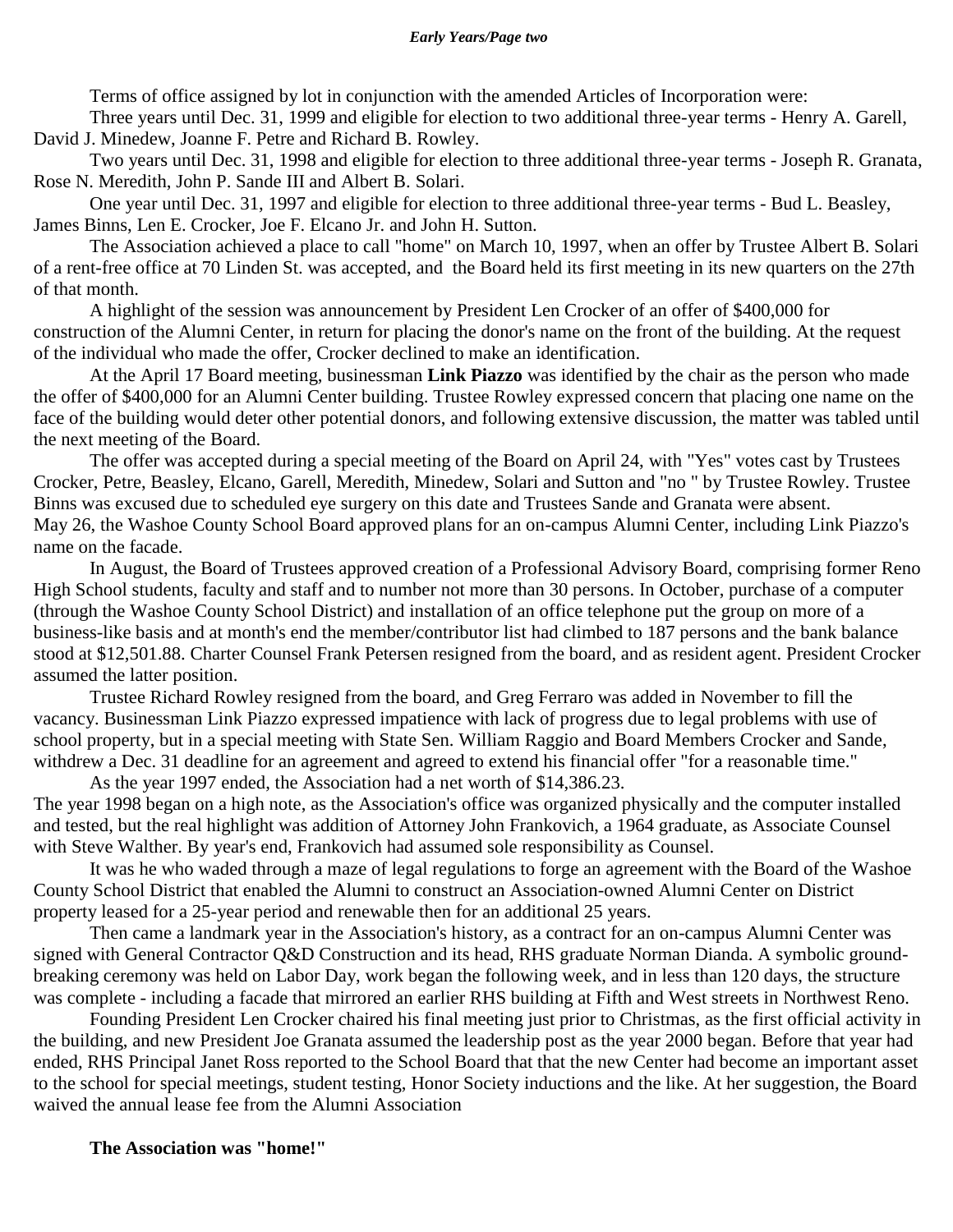#### **Chapter 2-A Home of Our Own**

The Association began the year 2000 in its brand new home, the \$400,000-plus Link Piazzo Alumni Center on the Booth Street campus, and under the direction of its second President, 1955 graduate **Joseph R. Granata**.

General Contractor Q&D Construction Co. had brought the building from a Labor Day groundbreaking to the Board's last meeting of 1999 in less than 120 days, led by its president, 1957 Reno High graduate **Norman Dianda**.

The business office was furnished by Machabee Office Environments, thanks to 1958 graduate **Gary Machabee.**

More than 40 upholstered meeting room chairs obtained through the University of Nevada's Continuing Education Department brought with them an unexpected bonus when their covering was nearly a perfect match for the Center's carpeting.

The working kitchen included its major appliances with the construction planning, then Association members began to add donation of items such as an overhead light/ exhaust fan for the electric range, a microwave oven, coffee pot, tea kettle, and table ware.

When the Board learned through Trustee **Ralph Casazza** that a major retailer in the area was upgrading its display floor, ten refurbished display cases were purchased and fitted with wheels for mobility, and the move really was on to make "home" look like a working headquarters. Memorabilia was chosen nearly at random for display, to have "something to look at" in nine of those cases. The other case, located at the left rear of the Center's major room, was dedicated to items telling the story of major contributor **Link Piazzo**, whose \$400,000 support made possible construction of the Association's permanent quarters.

Piazzo's likeness already greeted visitors from a bronze plaque in the lobby. Now, photos depicting his business career and his World War II flying accomplishments as a B-25 fighter-bomber pilot also were to be seen including his Distinguished Flying Cross and other actual medals.

A large group photos of graduating classes from the "new" Reno High School, plus literally dozens of dustgathering trophies, were rescued from near-anonymity in the school's lower levels, thanks largely to Maintenance head **Kaz "Kookie" Rekucki**, who later was voted Life Membership by the Association Board for his contributions.

The trophies were sorted for retention and display and the photos immediately became a major attraction for visitors, who could be seen examining them closely and pointing out to children or spouses, "See, there I am!" Fine tuning was to come, but it was a major start to "setting up housekeeping."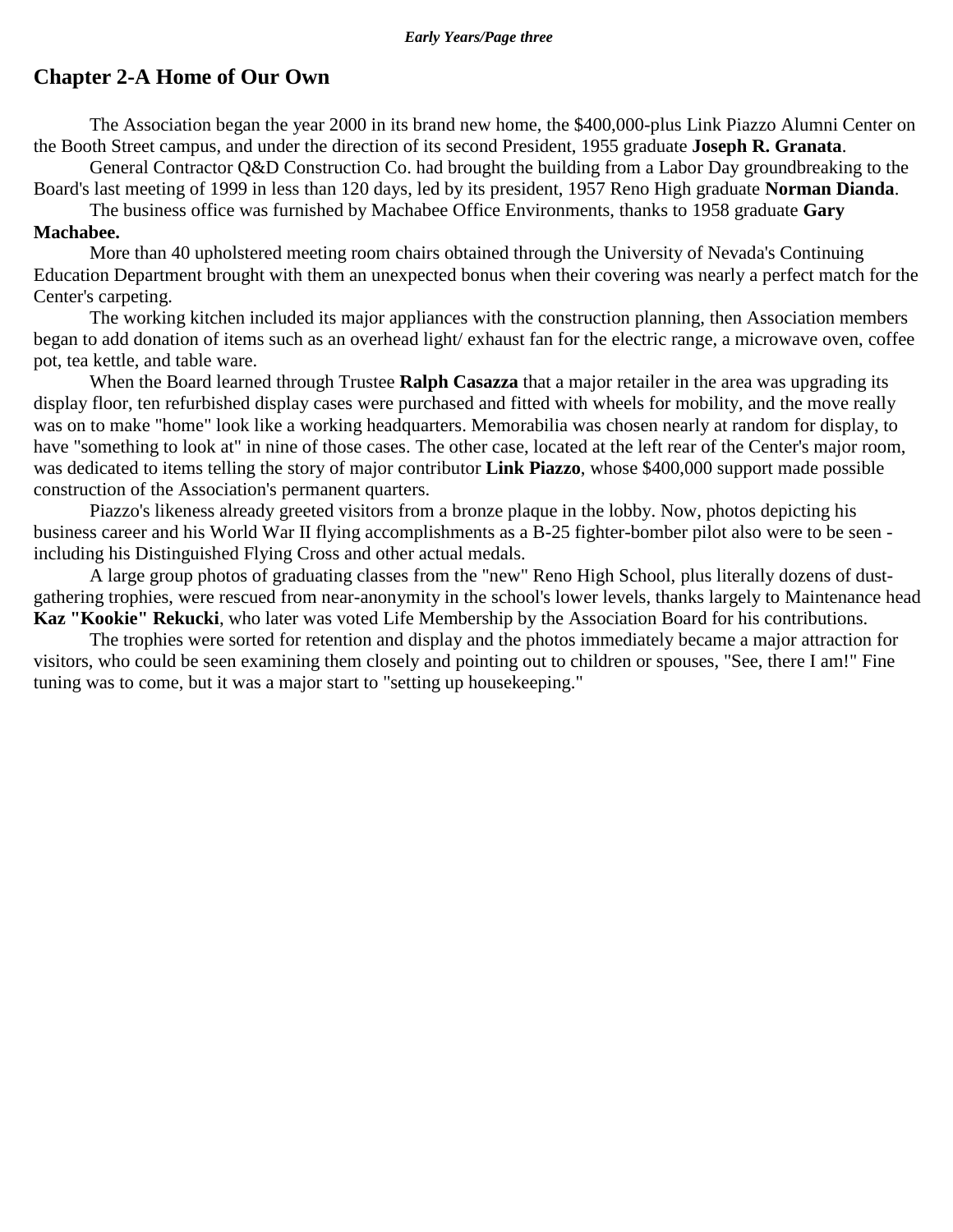#### **Chapter 3 - The People behind the Association**

A grand new adventure had a quiet beginning on Oct. 3, 1995, when eight alumni of Reno High School gathered in the Reno law offices of 1937 graduate Frank R. Petersen to follow the wishes of long-time teacher and coach Bud L. Beasley and "do something" with more than \$3,800 he had collected shortly before, during a reunion of the Class of 1955.

On hand, in addition to 1939 graduate Petersen, were: Albert Solari, Class of 1939; 1943's Len E. Crocker, Rose (Nannini) Meredith and Joe F. Elcano Jr.; Joseph R. Granata from that fund-producing Class of '55; and the father/son architect team of Ralph A. Casazza, 1946, and Thomas Casazza, 1973. Petersen agreed to draw papers to create a non-profit corporation, and Beasley, Crocker and Granata were named signers on an organizational bank account.

Crocker, who had been chosen as provisional chair during that first gathering, was named President during the Oct. 26 "general meeting" that followed. Other officers of the fledgling group were: Elcano as Secretary; 1950 graduate James Binns, Treasurer; and Beasley, Granata, Meredith, Solari and the Class of 1961's David Minedew as Trustees. Petersen was confirmed as Counsel and Resident Agent.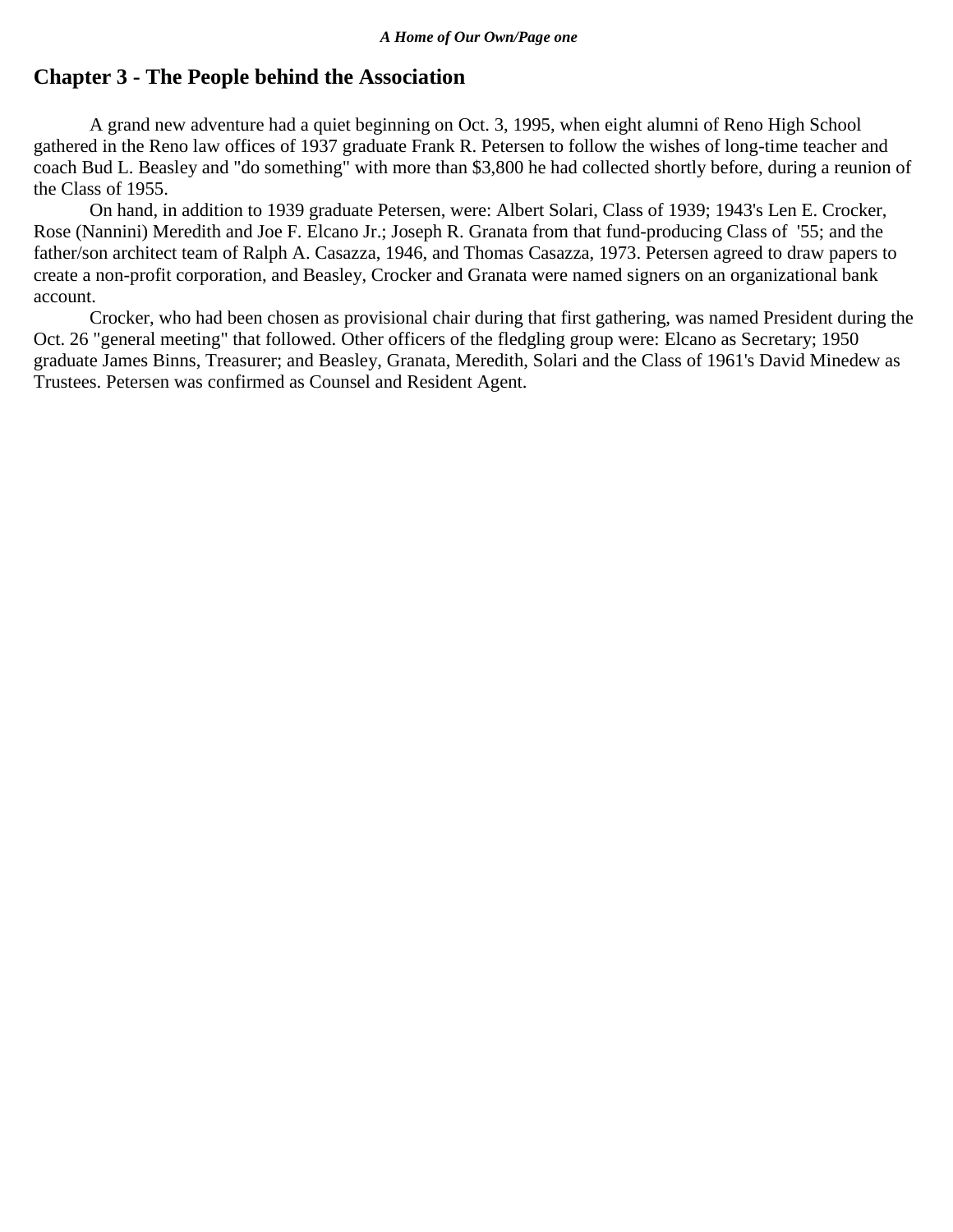



2002/Ross Photo U. of Nevada 1934

## **Bud L. Beasley. Member #1, Life Member #56 (deceased July 17, 2004)**

Association service: 1995, Co-founder; 1995-2003, Trustee; 2003 Honorary Trustee.

Born: 8 December 1910, Melrose, NM.

- Education: Santa Cruz, CA High School, 1930; University of Nevada, 1930- 34, B.A. Education, Master of Education, PhD Education.
- Career: Teacher: 1934 Battle Mountain; 1935 Northside Jr. High School; 1936-78 Reno High School; 1978-91 Special Education Washoe County Schools; 1968-2002 Washoe High School. Nevada record 68 years as a teacher. Reno High School

Athletic Complex named for him in 2003.

As a professional baseball player, pitched several years in Class "AAA" Pacific Coast League in Seattle, WA and Sacramento, CA concurrent to teaching career.

Personal: Married nearly 64 years to Nellie Meyers, Reno. Raised 17 adopted children.

- Community: Reno Kiwanis Club 63-year member; recognized as inspiration for the Reno High School Alumni Association, where a cushioned armchair in the Alumni Center/Museum was reserved for him during meetings (and from which he traditionally entered the motion for adjournment of Association meetings) and which now bears a bronze plaque with his name.
- Professional: Received educator recognition from four Presidents of the United States and two Nevada Governors; Nevada Teacher of the Year (Phi Delta Kappa Fraternity); Kiwanis Nevada- California-Hawaii District Educator of the Year.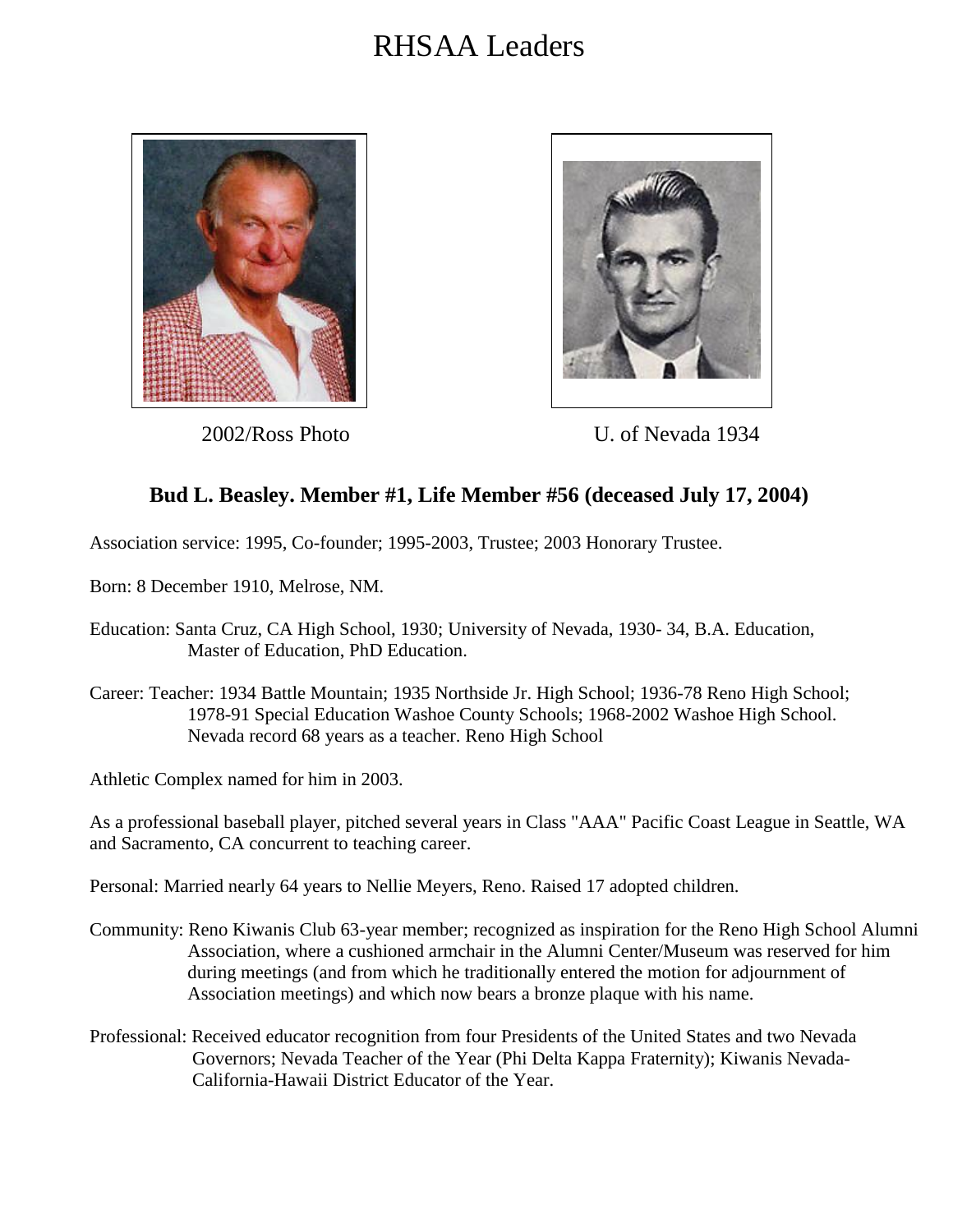



2006 Class of 1943

#### **Lenley E. "Len" Crocker, Member #2, Life Member #46(deceased February 21, 2015)**

- Association service: 1995, Co-founder; 1995-99, President; 2000-2006, Vice President/Membership (mandatory retirement after 11 years, two months service).
- Born: 20 March 1926, Sacramento, CA
- Education: Robert Mitchell, Mount Rose Elementary Schools, Billinghurst Jr. High School, Reno High School, 1943; University of Nevada, 1943-44/47-50, B.A. Journalism.
- Career:1944-46/50-52, U. S. Army, Sergeant First Class;
	- 1950-69, Nevada State Journal Newspaper, Reno, Reporter, Sports Writer, Sports Editor, Business/ State News Editor;1969-92, early retirement; First National (First Interstate) Bank, Employee Publications; 1992, retired.

Personal: Married 20 April 1968 to Lois A. Hendry, Moorpark, CA, no children.

- Community: Friends of Washoe County Library, Board member; West Truckee Meadows Citizen Advisory Board, chairman; Professional Advisory Board, University of Nevada, Reno, Reynolds School of Journalism; Veterans Hospital Foundation, Board secretary; Reno-Sparks Bowling Association, past president/Hall of Fame; Reno Chamber of Commerce Distinguished Citizen, 1969; Who's Who in the West, 1992-93.
- Professional: International Association of Business Communicators (IABC) charter member, 1969; Silver State IABC, co-founder, past president, Communicator of the Year 1994; Society of Professional Journalists, 1949-life member.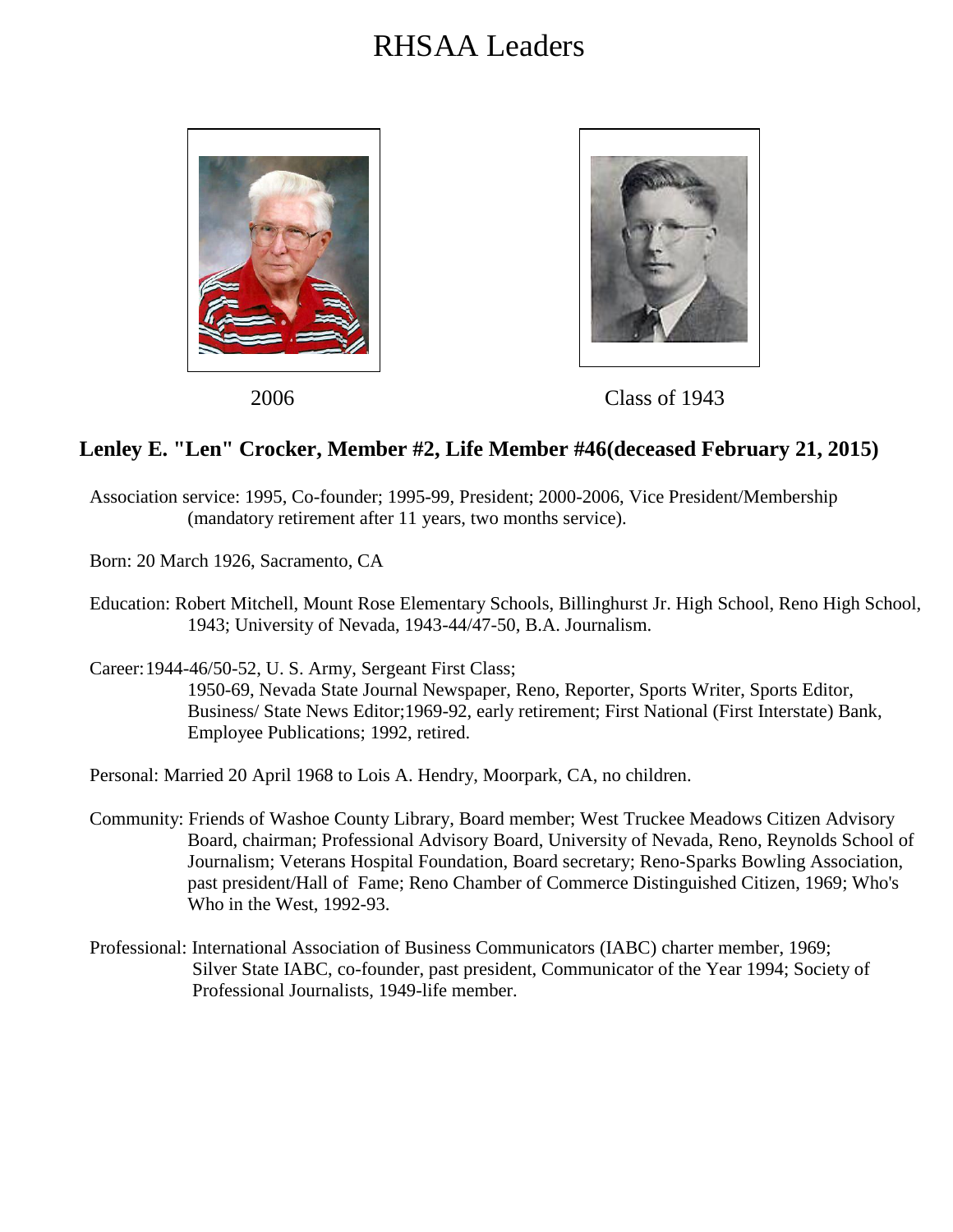



2004 Class of 1955

## **Joseph R. Granata, Member #3, Life Member #6**

Association service: 1995, Co-founder; 1996-99, Vice President; 2000-2002, President; 2003, Trustee

Born:17, February 1937, Reno, NV

Education: Reno High School, 1955

Career:1956-1958 – U.S. Navy on U.S.S. Eldorado AGC 1958-1987 – Reno Fire Department 1991-1999 – Owner Laser Sound Mobile Music Co.

Personal: Married 3 April 1959 to Lola Jackson

Children: Sons Jerry and Randy